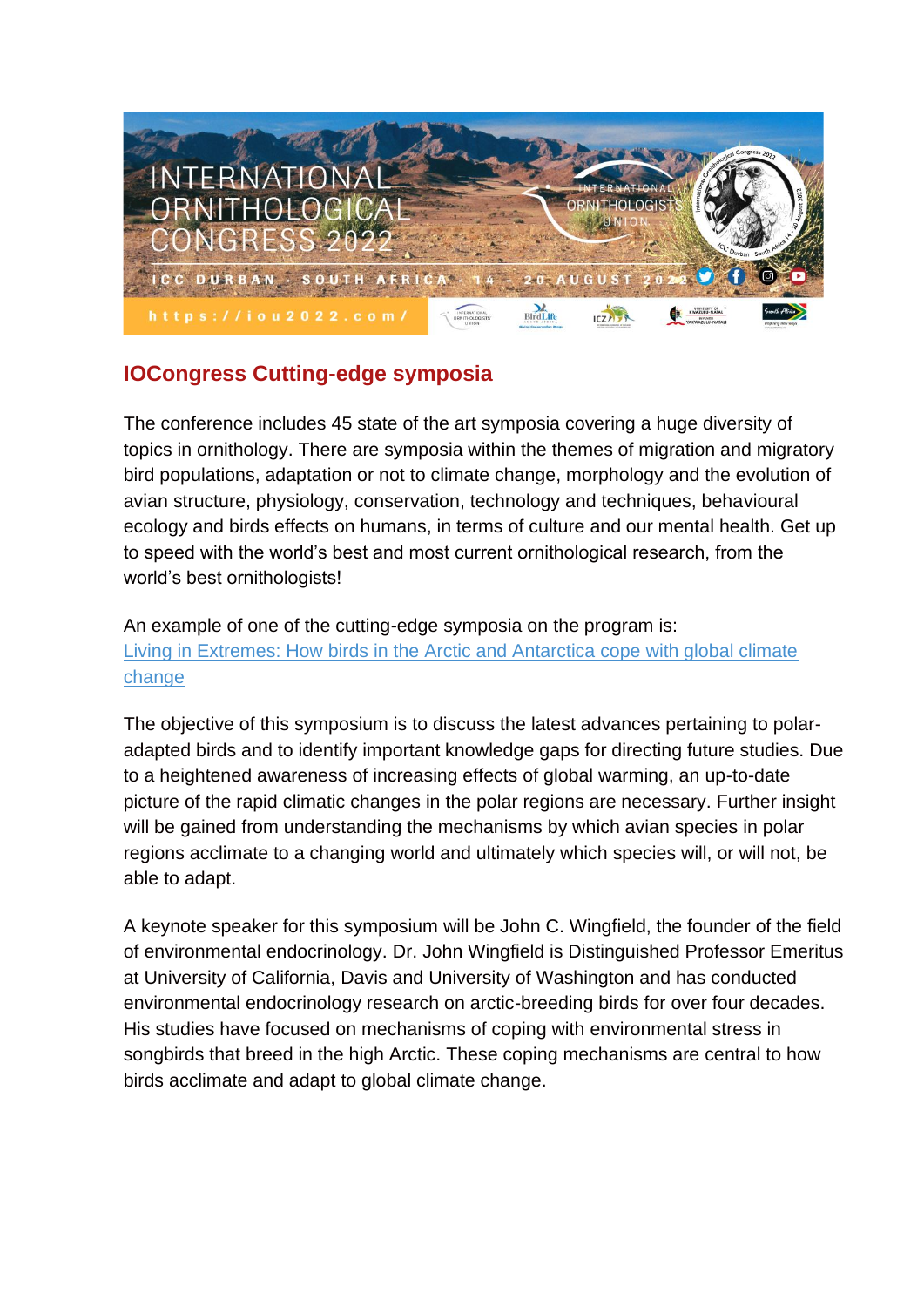## **Keynote Speaker: John C. Wingfield**



Other examples include:

- · Quantum birds: The radical-pair mechanism of magnetoreception led by Henrik Mouritsen & Peter Hore.
- · Adult sex ratios, mating systems and conservation led by Wolfgang Goymann & Robert Heinsohn
- · Effects of sea-level rise on birds led by Chris Elphick & Martijn van de Pol
- · Urban ecophysiology: the role of plasticity and evolution led by Caroline Isaksson & Fran Bonier
- The evolutionary ecology of avian senescence: patterns, processes and the prices paid led by Sandra Bouwhuis & Antoine Stier
- Using full annual cycle research to improve conservation of migratory species led by Almut Schlaich & Peter Marra
- Birds and mental health led by Daniel Cox & Danielle Shanahan